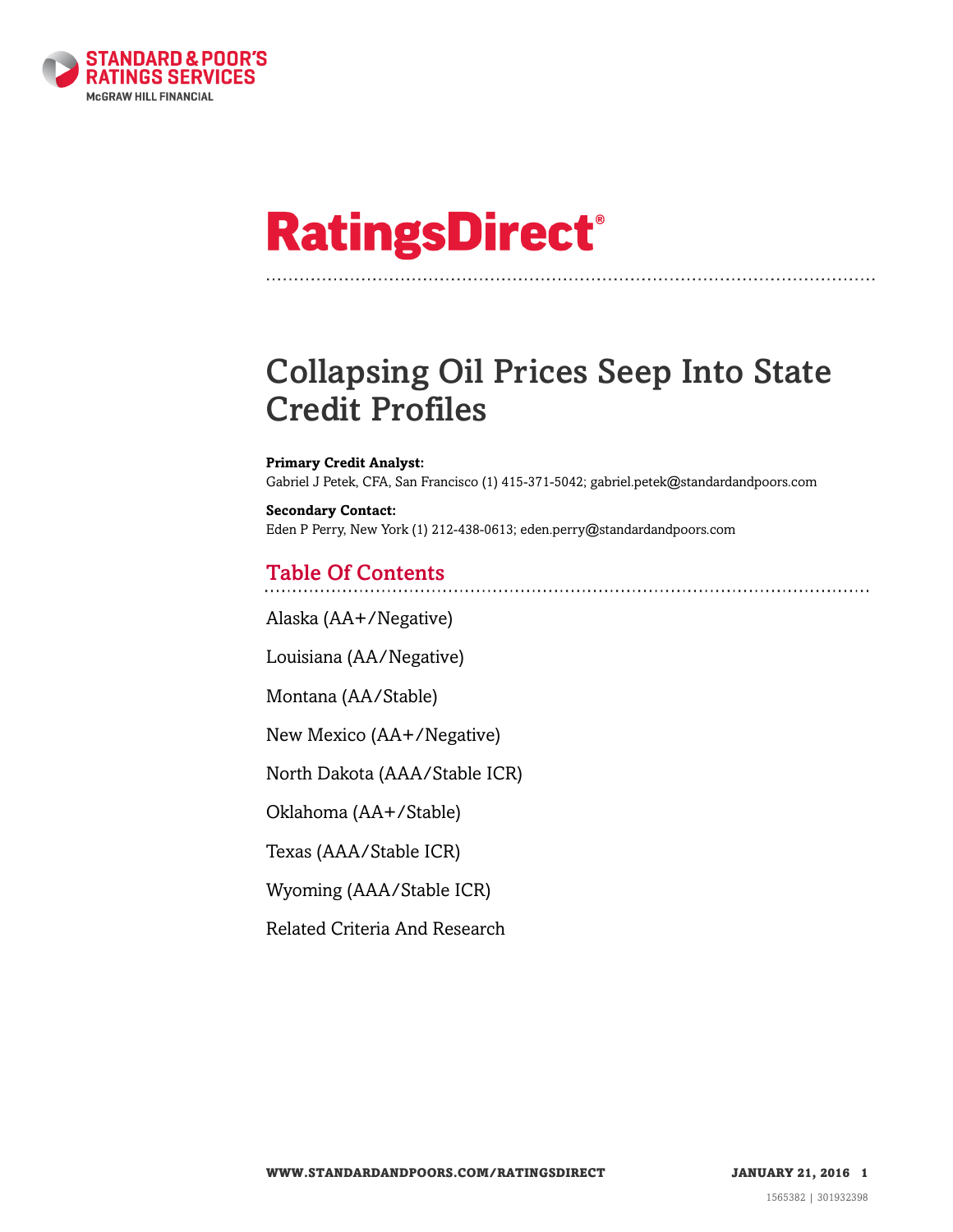# Collapsing Oil Prices Seep Into State Credit Profiles

In its recent state sector outlook, Standard & Poor's Ratings Services identified 11 states as coming under negative fiscal pressure at the start of 2016. Low and declining oil prices explain much of the pressure in at least five of these states. Not all states with significant oil producing sectors are faced with fiscal pressure to the same degree, however. There are several variables that explain why some oil producing states are more immediately affected in their budgets by falling oil prices than others. These include:

- What oil price did the state assume in its budget?
- How much does the state's operating budget rely on oil-related tax revenue?
- Did the state accumulate reserves while oil prices were high?

In short, the more aggressive a state was with regard to its assumptions and use of oil-related revenues during the oil boom, the more acute its fiscal pressure now, in the oil price bust. For states with greater budgetary reliance on oil-related revenue, the unrelenting decline in prices places a larger burden on state lawmakers to identify and enact corrective fiscal measures. Short of something not easily forecasted, such as a supply shock stemming from turmoil in the Middle East, it's unlikely that state policymakers will be bailed out by a sharp rebound in oil prices. On the contrary, as of early 2016, and with sanctions on Iran being lifted, oil prices have continued to fall and are now well below what the states had forecasted. At this point, all of the states in our survey still have a higher price forecast for 2016 than does Standard & Poor's (\$40 per barrel). For fiscal 2017, only one state (North Dakota) forecasts a price range in line with our forecast price (\$45 per barrel); the other states still have a more bullish outlook. This suggests that as they head into budget season, fiscal pressures in these states could be more intense than what their official forecasts currently anticipate. (See "S&P Lowers Its Hydrocarbon Price Deck Assumptions On Market Oversupply; Recovery Price Deck Assumptions Also Lowered," published Jan. 12, 2016 on RatingsDirect.)

Some oil producing states have partially mitigated the effect of commodity market volatility on their budgets by segregating the oil-related revenue, putting most of it in reserves or special funds. But with producers reining in their operations, economic losses are not confined to just the energy sectors in these states. Overall job growth from among the oil producing states in our survey is now materially lower than for the nation as a whole. According to the Bureau of Labor Statistics, whereas total nonfarm payroll jobs increased 1.9% during the 12-month period through November 2015, the eight states in our survey saw job growth of just 0.9%. Not surprisingly, lower than expected job and economic growth is showing up in the recent revenue data reported by Texas, North Dakota, Louisiana, and Oklahoma, where collections have fallen short of the budget forecast. There are also signs of expenditure side pressure where job losses translate to higher demand for social services. For example, public assistance expenditures in Texas are running ahead of budget in fiscal 2016 while tax collections are lagging fiscal 2015 receipts through the same date. This environment contributes to our belief there is potential for an uptick in rating volatility in the state sector during 2016.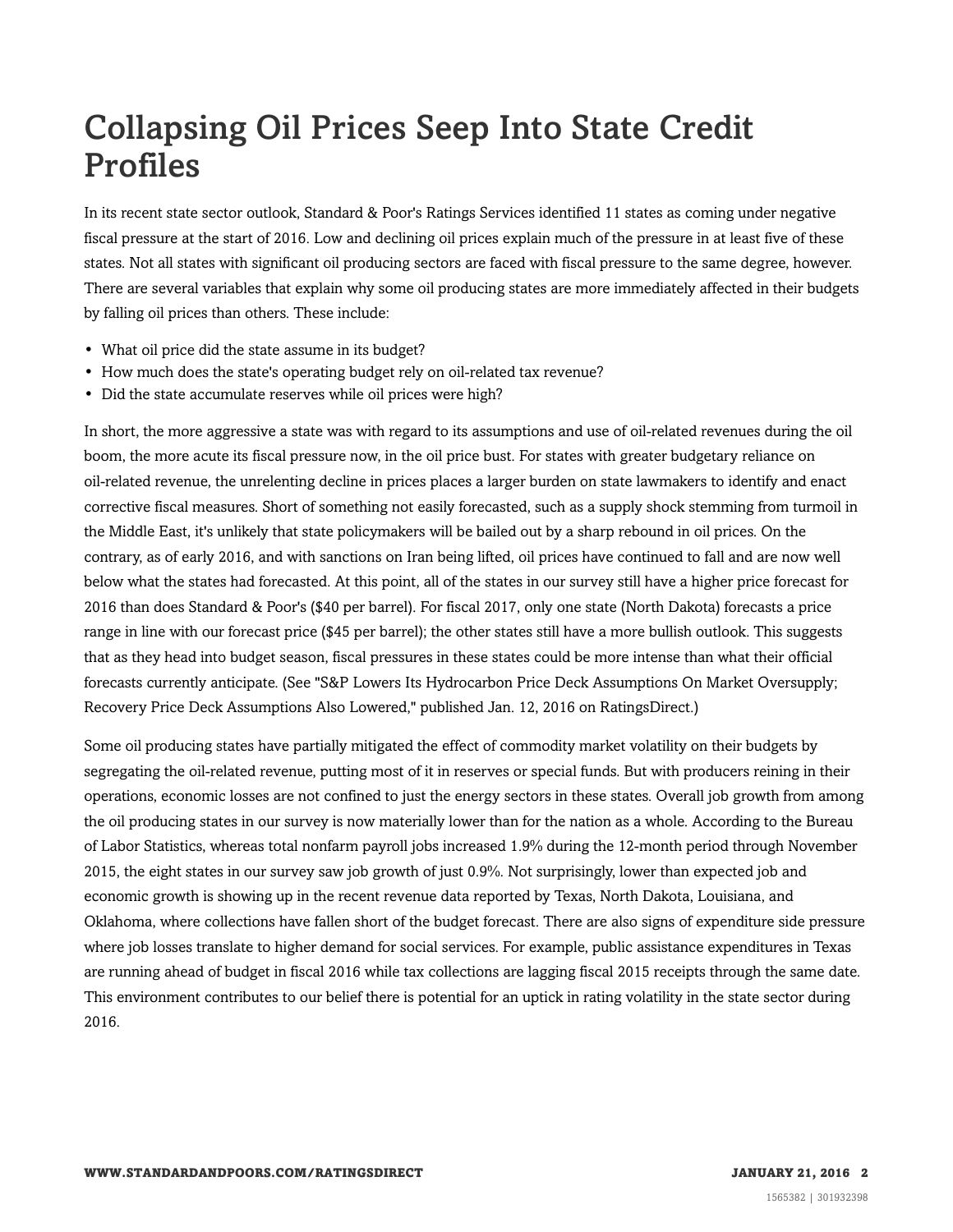#### <span id="page-2-0"></span>Alaska (AA+/Negative)

Much about Alaska's recent economic and fiscal experience is summed up by collapsing oil prices on the global markets and declining production on Alaska's North Slope. Reflecting its linkage to the commodity markets, Alaska's economy has begun to contract and is out of step with the U.S. economy, which continues to expand. For much of the past 40 years, taxes and royalties on oil production have been sufficient to pay for a majority of the state's general fund expenses. Plummeting oil prices have changed this and now the state has come to rely on transfers from its budget reserves to bridge a large structural gap between revenues and expenditures. However, despite comparatively large reserves, we do not view the arrangement as sustainable considering that the state's unrestricted general fund faces a budget deficit equal to roughly two-thirds of baseline expenditures. Absent a course correction, we believe the state's present fiscal trajectory points to potentially weaker credit quality.

In response to the situation, Governor Bill Walker has put forward a plan to redesign the state's financial architecture. According to the governor's proposal, Alaska would transition to a sovereign wealth fund model and move away from relying on oil-related revenues to finance its annual unrestricted general fund budget. Here, oil-related revenues would bypass the state's general fund and flow directly into its permanent fund. The state would then pay for most of its general fund expenditures from a consistent draw on the its permanent fund earnings reserve (PFER), essentially repurposing its investment earnings. Currently, a significant share of the investment earnings are used to finance the state's permanent fund dividend program, paid to state residents. The governor's proposal—or something like it—could potentially stabilize the state's budget performance. But the policy tradeoffs, which involve a reduced dividend payment (tied to oil royalties, not investment earnings), new and higher taxes, and spending cuts, are likely to be difficult politically. And even these changes wouldn't immediately eliminate the structural deficit. Assuming the legislature approved the governor's fiscal reform package in its entirety, there would still be a \$427 million gap equal to almost 9% of expenditures in fiscal 2017 according to budget documents.

Nevertheless, despite its recent downgrade and negative outlook, Alaska's credit quality at this time remains very strong, in our view. The state is unique in that it typically supplements its budget reserves even as it draws upon them for operations. It does this by retaining a significant share of permanent fund investment earnings (the portion not used for the dividend payments) in its PFER, from which lawmakers can appropriate with a majority vote. In fiscal 2017, for example, the state forecasts investment earnings of \$3.4 billion, approximately \$1.4 billion of which would be spent on dividends under the existing dividend payment methodology. The remaining \$2 billion in investment earnings—retained in the PFER—slows the rate at which the budget deficit depletes the state's reserves, although they remain in decline. Therefore, we view the state's reliance on its budgetary reserves for funding its operating expenditures as unsustainable.

### <span id="page-2-1"></span>Louisiana (AA/Negative)

In November 2015, Louisiana's revenue estimating conference (REC) revised its official forecast for fiscal 2016 state general fund revenue downward by \$370 million, or 4% compared to August 2015 forecasts, reflecting the lower oil prices and revenues as well as weaker corporate and general sales tax collections. The REC also reduced fiscal 2017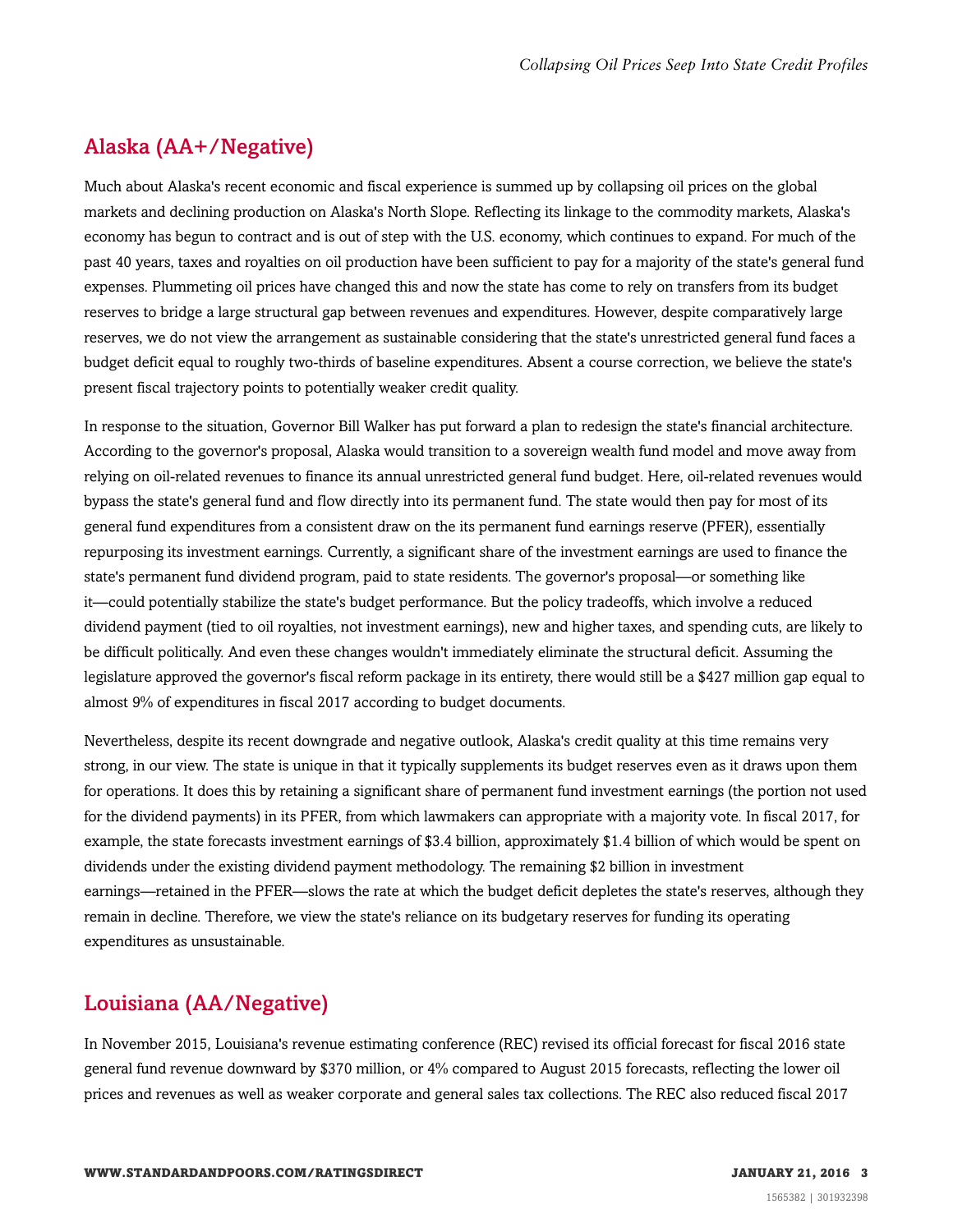forecasted general fund revenue by \$324 million, which is 3.5% lower than the August 2015 estimate. Total oil and gas related revenue--including severance, royalties, rentals, and bonuses--represents 8% of the state's forecasted general fund revenue, excluding statutory dedications, down from 12% in fiscal 2015. The REC forecasts for the longer term, for fiscal 2018 to fiscal 2020, assume oil prices will gradually increase. While oil and gas price declines are likely to have caused some indirect dampening of other state general revenue, the timing of recent changes in tax deductions and credits implemented by the last legislature is also playing a part in tax collection variations. The state has significant offshore drilling activity which is less sensitive to short-term drops in oil prices than that of shale plays, but prolonged declining oil prices are likely to impact the state's mineral-dependent employment base. Additionally, falling energy prices could benefit Louisiana's petrochemical industry which somewhat helps to mitigate the negative effects of the oil price shock. Still, falling oil prices and revenue in conjunction with continued structural budgetary imbalances exacerbate the state's ongoing fiscal challenges. Since the REC's official forecast, the incoming administration has preliminarily estimated an additional \$700 million to \$750 million shortfall in fiscal 2016 and \$1.9 billion in fiscal 2017 due to lower revenue and higher than expected health costs. However, we anticipate these estimates could continue to change based on further official REC forecasts and Medicaid expansion in the state. The governor is due to release his proposed budget for fiscal 2017 in February 2016.

#### <span id="page-3-0"></span>Montana (AA/Stable)

Montana's general fund receives only about 3% of its revenue directly from oil and gas-related receipts (excluding other resources-based income from metal and coal mining). The state's general fund operations, therefore, are somewhat insulated from fluctuations in direct oil and gas revenue. With revised oil price assumptions, state officials estimate roughly \$12 million to \$13 million less in general fund revenue from mineral production in each of fiscal 2016 and 2017, which represents a relatively minimal direct 0.6% impact to the biennium general fund budget. While the mining and logging sector represents only 2% of state employment, this exceeds the national average and ancillary economic activity associated with supporting oil production multiplies the impact these high-paying jobs have for the state's economy and employment. The state's unemployment rate currently remains low at 4% and below the national 5% average, but we believe very large price declines leading to sustained lower production in the long-term could ultimately dampen economic growth and indirectly affect state corporate and individual income taxes that flow to the general and special funds. Currently, individual income tax collections have increased and held with budgeted estimates. Estimated year-to-date general fund revenue through the end of November 2015 was tracking 1.4% above the same period in the prior year; however, trends are currently slightly lower than the budgeted 2.9% growth due primarily to some weakness in year-to-date corporate income tax and property tax revenue. We believe the state's currently strong general fund reserves at 21% of expenditures at the end of fiscal 2015, and projected at 15% of expenditures at the end of the biennium, provide the state with ample flexibility to manage through any slight revenue fluctuations.

#### <span id="page-3-1"></span>New Mexico (AA+/Negative)

Energy related revenues have a moderate, although declining impact on New Mexico's general fund, in our view. The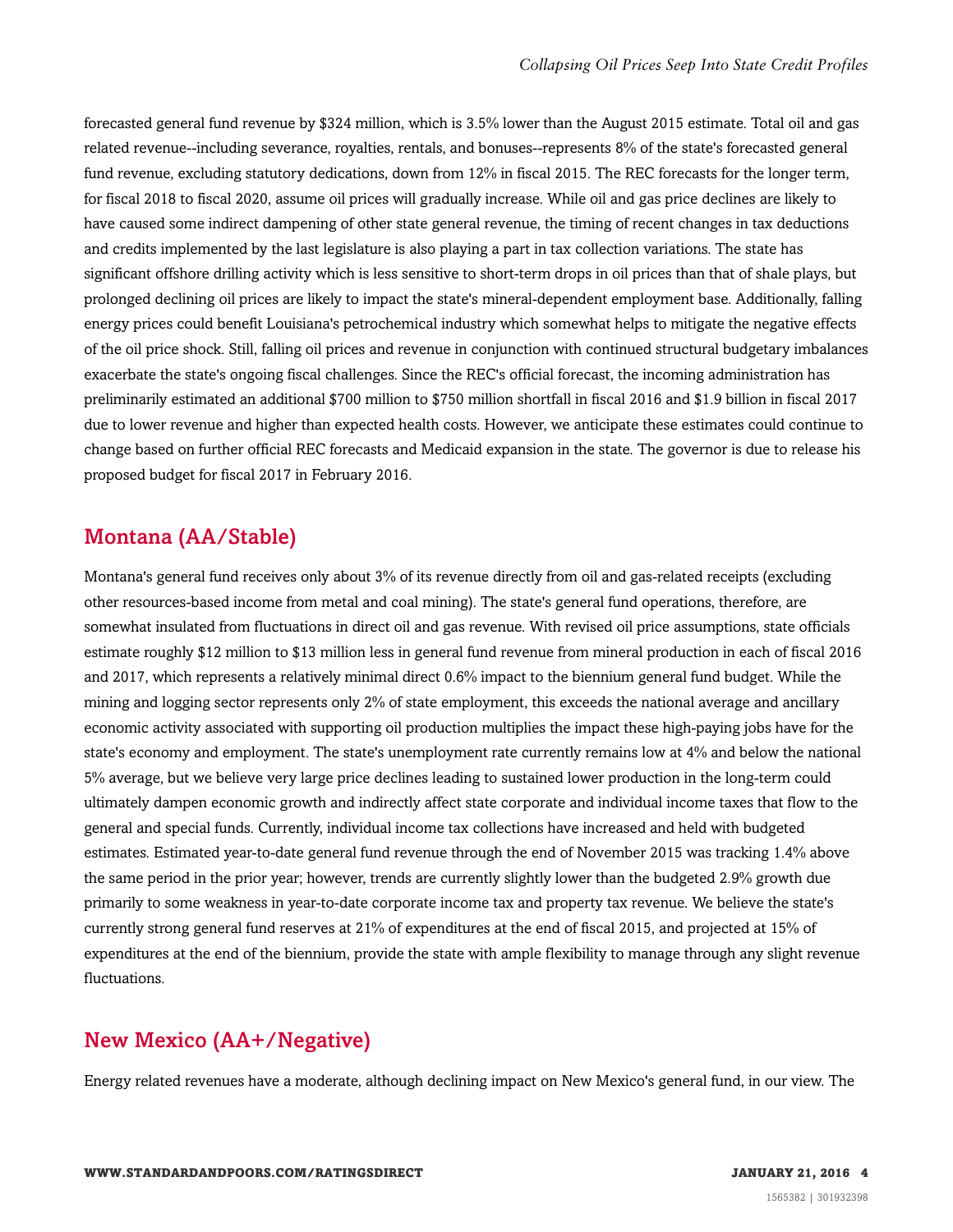state currently projects a 0.1% decline in total general fund revenue in fiscal 2016, in part due to declines in energy related revenue. According to the governor's executive budget proposal, this would still leave the state with a general fund budgetary basis balance at fiscal end 2016 of 8.1% of recurring appropriations, a level we view as good, although down from 10.0% the year before.

In December 2015, the state revised its revenue forecast to incorporate a lower assumed \$44 per barrel oil price in fiscal 2016, \$7.50 less than it projected in August. The December forecast projects general fund energy related revenues, consisting of severance taxes, rents, and royalties, will decline by \$221 million in fiscal 2016, to \$791 million, or 13% of total general fund revenue, down from 16% of revenue in 2015. The state forecasts New Mexico oil prices will rebound to \$49 in fiscal 2017, and \$56 in 2018. The state projects that the rebound in prices and volume increases will raise recurring energy related general fund revenue to \$808 million in fiscal 2017, although due to a forecasted increase in other general fund revenue, the percent of energy related revenue in the general fund would decline slightly to 12% of overall recurring general fund revenue. Oil production in New Mexico has been increasing, despite recent price drops, which has somewhat cushioned revenue losses. New Mexico's price of oil declined to \$61 per barrel in fiscal 2015, from \$95 the year before; however, oil production increased to 141 million barrels in fiscal 2015, from 114 million in 2014. The state projects oil production volume to continue to increase. The state forecasts volume to rise 6.1%, to 150 million barrels in fiscal 2016, and rise further to 155 million barrels in 2017. The state also projects a decline in natural gas prices in fiscal 2016 and a small rise in 2017, while production would remain essentially stable in fiscal 2016 and a decline slightly in 2017. If there were a decline in production volume, in could also affect other state gross receipts taxes. General fund energy related revenue does not include certain severance taxes and land trust income that does not flow directly to the general fund, but which is used for capital and severance bond debt service expenditures, with surplus severance tax revenue deposited into the severance tax permanent fund. Certain mineral production royalties, leases, and land sale proceeds are also deposited into the land grant management permanent fund. Distributions from each of the permanent funds to the general fund are constitutionally limited to between 4.7% and 5.5%.

#### <span id="page-4-0"></span>North Dakota (AAA/Stable ICR)

In our view, North Dakota's limited direct reliance on oil taxes coupled with a very strong reserve position and flexibility to cut expenditures support the rating despite volatility in oil prices. Oil taxes have a limited direct impact on the state's general fund, as the amount that flows directly into the general fund is capped at \$300 million per biennium, or about 5% of the fiscal 2015-2017 general fund budget. However, a large part of the state's economy can be traced to the development of shale oil fields, and extended oil price declines have affected sales tax and other revenues. For the first five months of the 2015-2017 biennium, general fund tax revenue was \$152 million, or 8.9% below budget, with a 26.5% decline in sales tax revenues as the largest driver of lower revenues. The state is currently waiting on a new forecast that will be available in January before taking budgetary action, but it will likely cut agency appropriations by 2.5% across the board, or about \$105 million. If revenue shortfalls exceed the 2.5%, the state may tap its \$572 million budget stabilization fund. Based on the enacted budget, state officials project total reserves in the budget stabilization fund, foundation aid stabilization fund, strategic investment and improvements fund, and general fund ending balance to be \$2.2 billion as of June 30, 2017, or 91% of annualized ongoing expenses in the 2015-2017 biennium. The state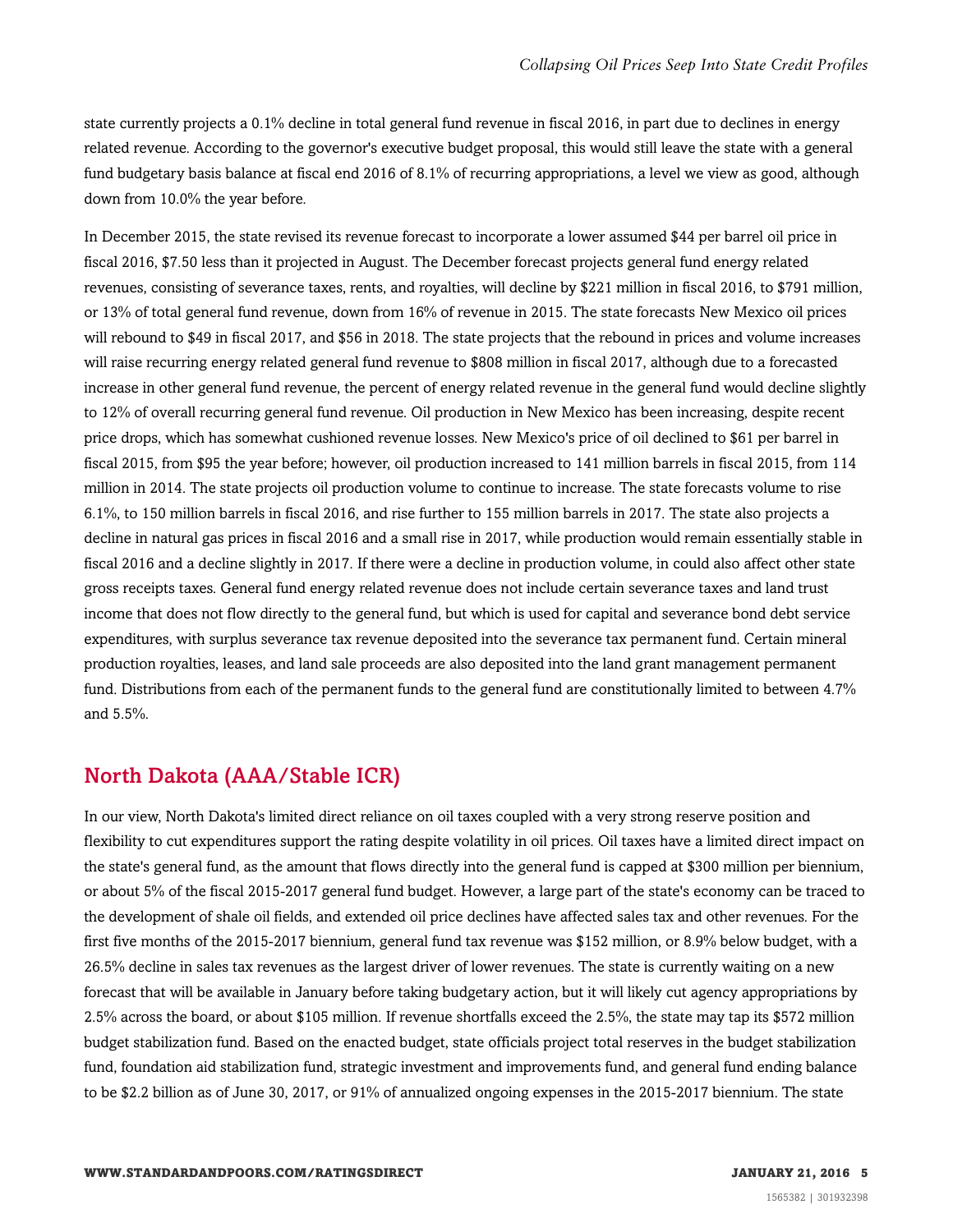<span id="page-5-0"></span>will update its reserve projections after the new forecast is released.

#### Oklahoma (AA+/Stable)

Oklahoma's general operating budget is structured to mitigate oil price declines, although indirect economic effects have been of sufficient magnitude to pressure the fiscal 2016 budget, particularly sales and income tax revenues. The state is constitutionally required to budget only 95% of estimated revenues, and no oil gross production taxes are recorded in the general revenue fund until they exceed \$150 million. Originally, the state had anticipated oil revenues would flow into the general fund in November, but most recent projections estimate just 2% of originally budgeted revenues for the whole fiscal year. Total general fund revenue collections for the first five months of fiscal 2016 were 4.6% below official estimates; within the its budget the state's built in a 5% cushion. However, November general fund collections and updated projections indicate that revenue shortfalls may surpass the 5% threshold, which would trigger mandatory appropriation reductions across the board to cover the dollar amount of shortfall projected for the remainder of the fiscal year. Oklahoma's most recent forecast projects fiscal 2016 collections will fall 7.7% below initial estimates and that fiscal 2017 collections will fall 12.9% short. For fiscal 2016, the state has enacted across the board cuts at an annualized rate of 3% beginning in January 2016, which amount to 6% of monthly allocations for the remaining six months of the fiscal year. It reduced general fund allocations by \$176.9 million to cover an expected \$157 million shortfall. The legislation has yet to approve a fiscal 2017 budget, and it is unclear at this time whether the state will draw down reserves.

#### <span id="page-5-1"></span>Texas (AAA/Stable ICR)

Texas's limited direct reliance on oil production and natural gas production taxes on general operations and the state's strong reserve levels have positioned the state well through this downturn in oil prices. Oil production taxes comprise only 4% of general revenues in the fiscal 2016-2017 biennial revenue estimate, with natural gas production taxes comprising another 2%. In our view, declines in oil and gas revenues will limit the increases in the economic stabilization fund (ESF)--also known as the rainy-day fund--and state highway fund (SHF), but have a more limited impact on general revenue spending, given the funding formula for the state's ESF and SHF. Under the formulas, 75% of the oil and natural gas tax collections that exceed 1987 collection levels are transferred into those funds, therefore reducing the amount available for general revenue spending. However, there has been a softening of other tax revenues due to the oil price declines, in particular in the state's sales tax revenues, which account for 56% of total net general revenues. As well, there may be a link with expenditure pressures as public assistance has grown by 6.3% in the first four months of the fiscal year compared to the prior year. That said, in our view, the state's reserve position will allow it to manage through these budget pressures during the current biennium. Despite the projected declines in oil and gas collections, the rainy-day fund is projected to increase to \$10.4 billion (or approximately 20% of fiscal 2017 general fund expenditures) by the end of the biennium. Furthermore, if we assumed no growth in the ESF, the state still has liquidity in the rainy day fund commensurate with a 'AAA' rating. The state should be releasing an updated revenue forecast for the current biennium later this month.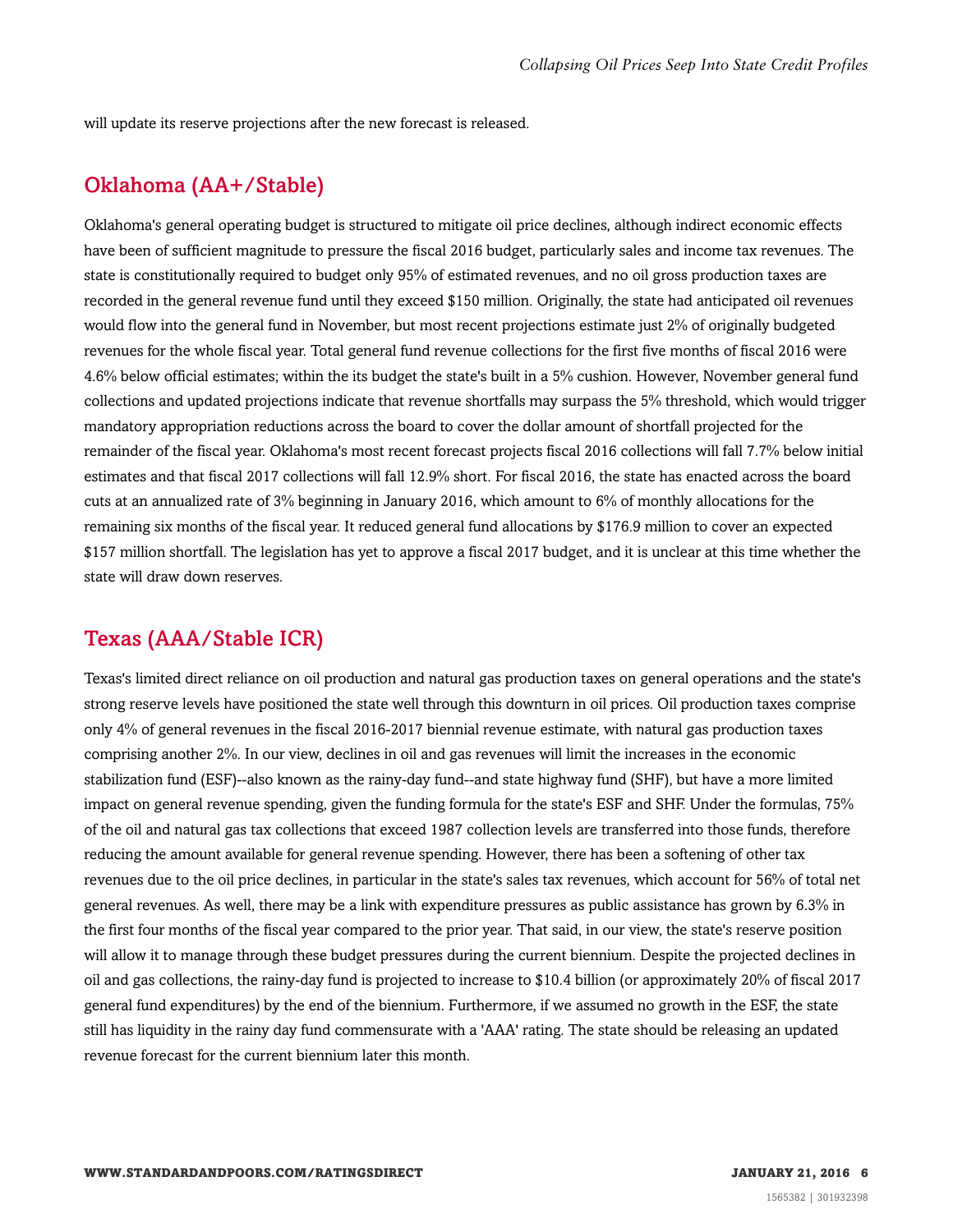## <span id="page-6-0"></span>Wyoming (AAA/Stable ICR)

Wyoming has significantly downsized its revenue forecast due to declining oil, natural gas, and coal prices. However, revenues could possibly come in lower than the state's official forecast for the upcoming 2017-2018 biennium, released on Jan. 14, 2016. The state's consensus revenue forecast notes that it used oil price data gathered as of Jan. 5, but by the time of its release, oil prices had declined another 18%. The state officially forecasts an oil price of \$39 per barrel in fiscal 2016, and \$40 for the calendar year 2016. It projects oil prices to rise to \$50 in calendar 2017 and \$55 in calendar 2018. However, while still noting that oil has a significant effect on revenue, the state is projecting little change in reserves at the end of the 2015-2016 biennium, in part due to earlier high prices. State revenues are more dependent on coal mining than oil extraction. Coal comprises 41% of state severance taxes, compared to 26% for oil, and 29% for natural gas. The state also has very sizeable operating reserves, approaching its level of annual expenditures, not including constitutionally protected permanent funds. The state projects it will end the 2016 biennium with combined general fund, budget reserve account, legislative stabilization reserve account, and school foundation account reserves of \$1.99 billion, or 91% of half of the 2015-2016 two year biennium expenditures for the combined general fund and school foundation program appropriations. The state estimates that oil production derived revenues alone constitute approximately 12% of general fund total revenues for fiscal years 2016 and 2017. While the state does not release a public breakout of direct oil revenues derived from both severance tax and federal mineral royalties for its combined general fund, budget reserve account, and school foundation program operating funds, the state's recent consensus forecast projects that combined severance tax and federal mineral royalties (including revenue from coal, oil, natural gas, and trona) will be 38% of 2015-2016 biennium general fund and budget reserve account revenues, a figure that will rise to 40% in the 2017-2018 biennium, which we have used for our accompanying table. The governor, in his 2017-2018 executive budget proposal, proposes spending down some of the state's substantial reserves on one-time capital expenses and replacing part of the draw down by diverting some severance tax revenue currently flowing into permanent funds back into the budget reserve account.

| <b>Key Data For Major Oil-Producing States</b> |                                                              |                                                 |                                                  |                                  |                                    |                                                  |                                  |
|------------------------------------------------|--------------------------------------------------------------|-------------------------------------------------|--------------------------------------------------|----------------------------------|------------------------------------|--------------------------------------------------|----------------------------------|
|                                                | Fiscal 2016                                                  |                                                 |                                                  |                                  | Fiscal 2017                        |                                                  |                                  |
|                                                | Price<br>assumption at<br>budget<br>enactment<br>(\$/barrel) | Price<br>assumption<br>(revised)<br>(\$/barrel) | Oil-related<br>revs as % of<br>operating<br>revs | Reserves as %<br>of expenditures | Price<br>assumption<br>(\$/barrel) | Oil-related<br>revs as % of<br>operating<br>revs | Reserves as %<br>of expenditures |
| Alaska†                                        | 67.49                                                        | 49.58                                           | 79.0                                             | 312.0                            | 56.24                              | 67.0                                             | 245.0                            |
| Louisiana*                                     | 61.77                                                        | 48.02                                           | 8.0                                              | 5.0                              | 54.09                              | 8.0                                              | N/A                              |
| Montana*‡                                      | 59                                                           | 41.00                                           | 2.6                                              | 15.0                             | 51.00                              | 2.9                                              | 15.2                             |
| New<br>Mexico*‡                                | 66.00                                                        | 44.00                                           | 13.0                                             | 8.1                              | 49.00                              | 12.0                                             | 8.0                              |
| North<br>Dakota‡                               | 42.00-53.00                                                  | $\star$                                         | 5.0                                              | 91.0                             | 42.00-53.00                        | 5.0                                              | 91.0                             |
| Oklahoma**                                     | 57.55                                                        | 42.83                                           | 0.0                                              | 5.4                              | 53.57                              | 0.1                                              | 5.4                              |
| Texas‡                                         | 64.35                                                        | 49.48                                           | 6.4                                              | 25.0                             | 56.52                              | 6.0                                              | 28.0                             |
| Wyoming‡                                       | 55.00                                                        | 39.00¶                                          | 37.5                                             | 91.2                             | 50.0                               | 40.0¶¶                                           | 64.1                             |

#### **WWW.STANDARDANDPOORS.COM/RATINGSDIRECT JANUARY 21, 2016 7**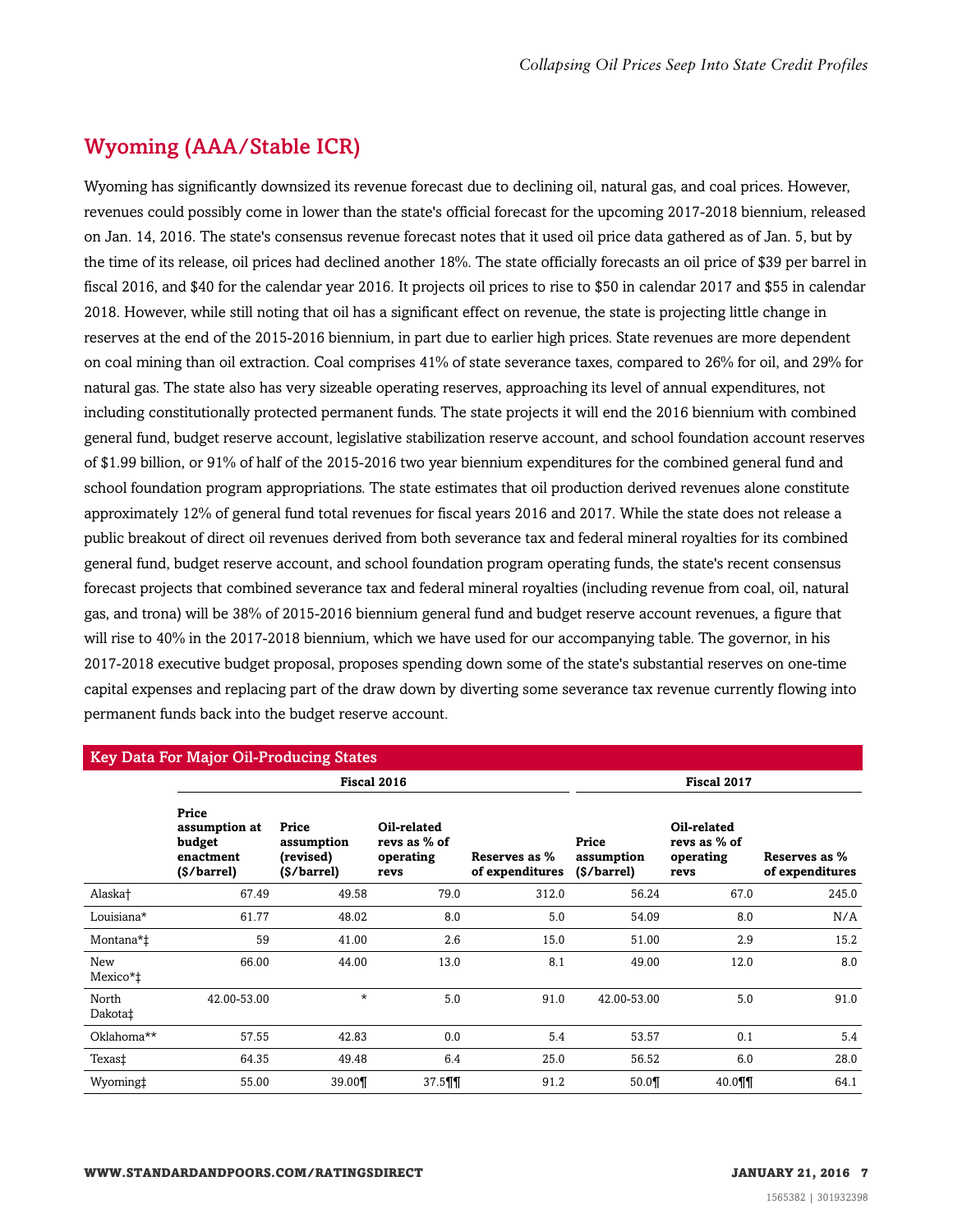#### Key Data For Major Oil-Producing States (cont.)

\*Data for New Mexico, Louisiana, and Montana include gas. \*\*Oklahoma's original fiscal 2016 budget anticipated oil-related revenues would equal 4% of operating revenue. †Alaska lawmakers are considering proposals to adjust what are considered operating revenues to include a greater share of the state's investment earnings. ‡Montana, North Dakota, Texas, and Wyoming budget on a biennial basis. Reserve percentages are presented on an annualized basis for comparability. For North Dakota, Texas, and Wyoming, the annualized reserve percentages are presented as adjusted by S&P. New Mexico 2017 reserve estimate based on governor's executive budget proposal. Wyoming's original price assumption of \$55 was for calendar 2016; the updated 2016 price assumption of \$39 is for the June 30 fiscal year (the updated calendar 2016 assumption is 42). ¶Wyoming forecast for 2016 is for the June 30, 2016 fiscal year; its calendar year 2016 forecast is \$42; the 2017 forecast is for the calendar year. ¶¶Wyoming percentage of revenue is for severance taxes (including oil, natural gas, coal, and trona) and federal mineral royalties as a percent of biennium forecasted combined general fund and budget reserve account revenue only.

#### <span id="page-7-0"></span>Related Criteria And Research

#### Related Research

U.S. States Have Strong Credit Quality Though Low Oil Prices And Budget Management Will Test Some, Jan. 11, 2016

We have determined, based solely on the developments described herein, that no rating actions are currently warranted. Only a rating committee may determine a rating action and, as these developments were not viewed as material to the ratings, neither they nor this report were reviewed by a rating committee.